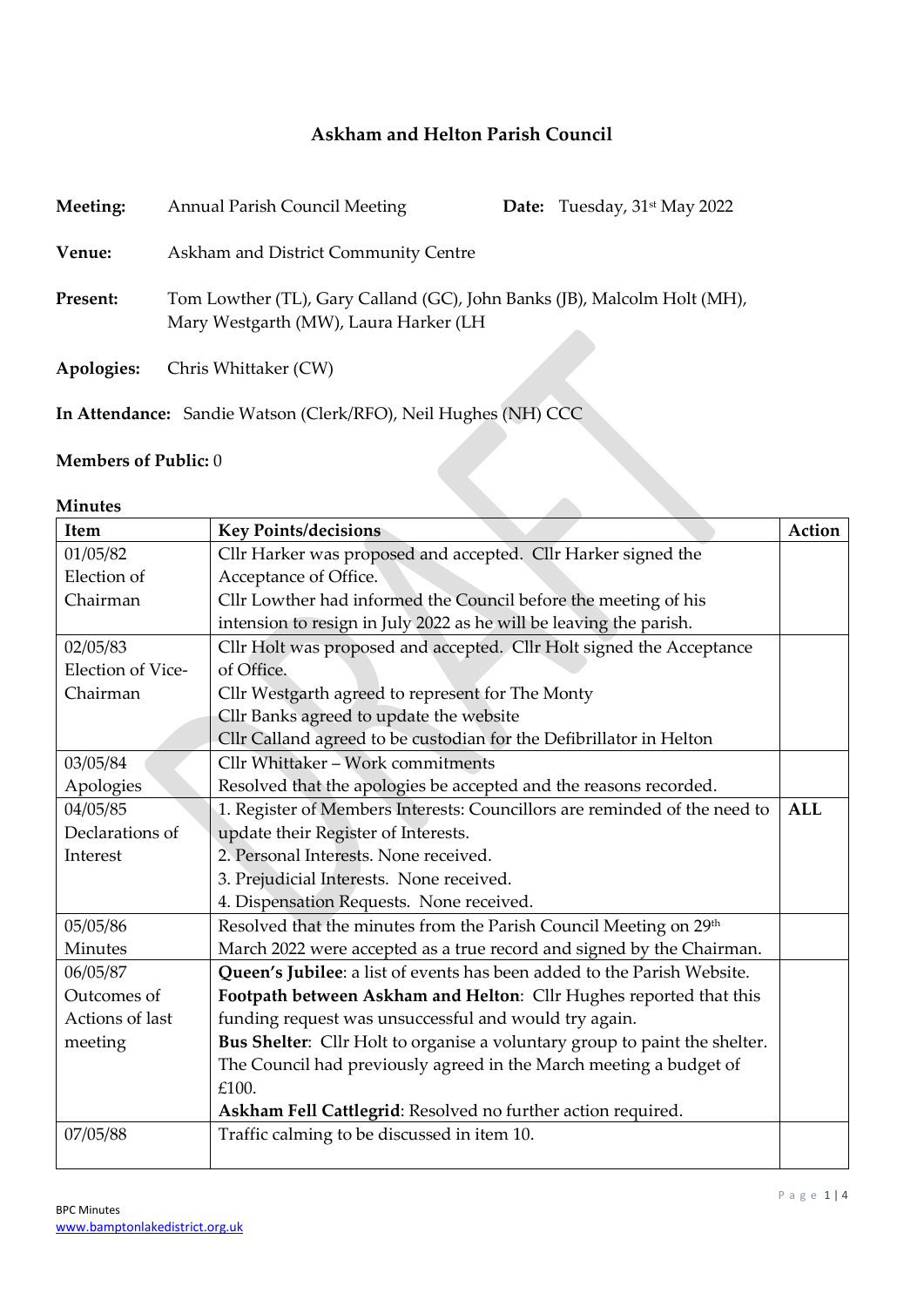| External                | The warning sign for 'no lorry access' to bridge have not been erected   |           |
|-------------------------|--------------------------------------------------------------------------|-----------|
| Meetings                | SW<br>yet.                                                               |           |
|                         | The Council requested the Clerk to check if the damaged caused by the    |           |
|                         | lorry hitting the bridge in March has been reported to Highways and      |           |
|                         | update Council.                                                          |           |
| 08/05/89                | No members of the public were present.                                   |           |
| Public                  |                                                                          |           |
| Participation/          |                                                                          |           |
| Open Session            |                                                                          |           |
| 09/05/90                | The Clerk reported the insurance renewal is due. A quotation has been    | SW        |
| Parish Council          | received from the current provider but the other intermediary had not    |           |
| Insurance               | responded with a quotation within a timely manner. The Clerk has         |           |
|                         | reviewed the policy and suggested there was insufficient cover with the  |           |
|                         | current provider and a new quotation had been requested. Following       |           |
|                         | discussion the Councill resolved to request the Clerk to act under       |           |
|                         | delegated powers to arrange cover before the deadline.                   |           |
| 10/05/91                | The Council discussed concerns over the dangers of crossing the road     | <b>SW</b> |
| <b>Traffic Calming</b>  | near the shop (blind corner) at Askham. Following discussion it was      |           |
|                         | resolved that Cllr Hughes will contact CCC regarding the possibility of  |           |
|                         | widening the pavement and reducing the speed limit. Cllr Hughes will     |           |
|                         | also request an update on the speed investigation at Helton by CCC and   |           |
|                         | report back.                                                             |           |
| 11/05/92                | The Clerk presented the Council with a report into quotations from three | SW        |
| <b>Grass Cutting</b>    | contractors. Following discussion, the Council resolved to accept the    |           |
| tender for              | quotation from contractor 1 for £2104.00 plus VAT.                       |           |
| Askham and              |                                                                          |           |
| Helton                  |                                                                          |           |
| 12/05/93                | Resolved. Parking notices have been erected in Askham.                   | SW        |
| Parking Signs           | Resolved. Parking notices at Green Croft may remain in place as agreed   |           |
| and Notices in          | with CCC.                                                                |           |
| Askham and              |                                                                          |           |
| Green Croft             |                                                                          |           |
| 13/05/94                | Resolved: The Clerk circulated the budget and bank reconciliation.       | SW        |
| <b>Financial Report</b> | Closing balance on 30 April 2022 is £13,248.14.                          |           |
|                         | The Council reviewed and accepted the transactions and budget 2022/23    |           |
|                         | updates.                                                                 |           |
|                         | The Clerk reported issues with changing the bank mandate. The Council    |           |
|                         | resolved to look into moving the bank account to another bank.           |           |
| 14/05/95                | The Annual Governance Statement was approved.                            | SW        |
| Audit of                | The Annual Internal Audit report was noted.                              |           |
| Accounts                | The Accounting Statements were approved.                                 |           |
|                         | The Certificate of Exemption was approved.                               |           |
|                         | The Council resolved to Appoint an Internal Auditor.                     |           |
|                         | The Clerk confirmed the bank signatories. Cllr Lowther to be removed     |           |
|                         | as signatory and Cllr Banks to be added as signatory.                    |           |
|                         | The Clerk to action public rights notice and send audit to external      |           |
|                         | auditors.                                                                |           |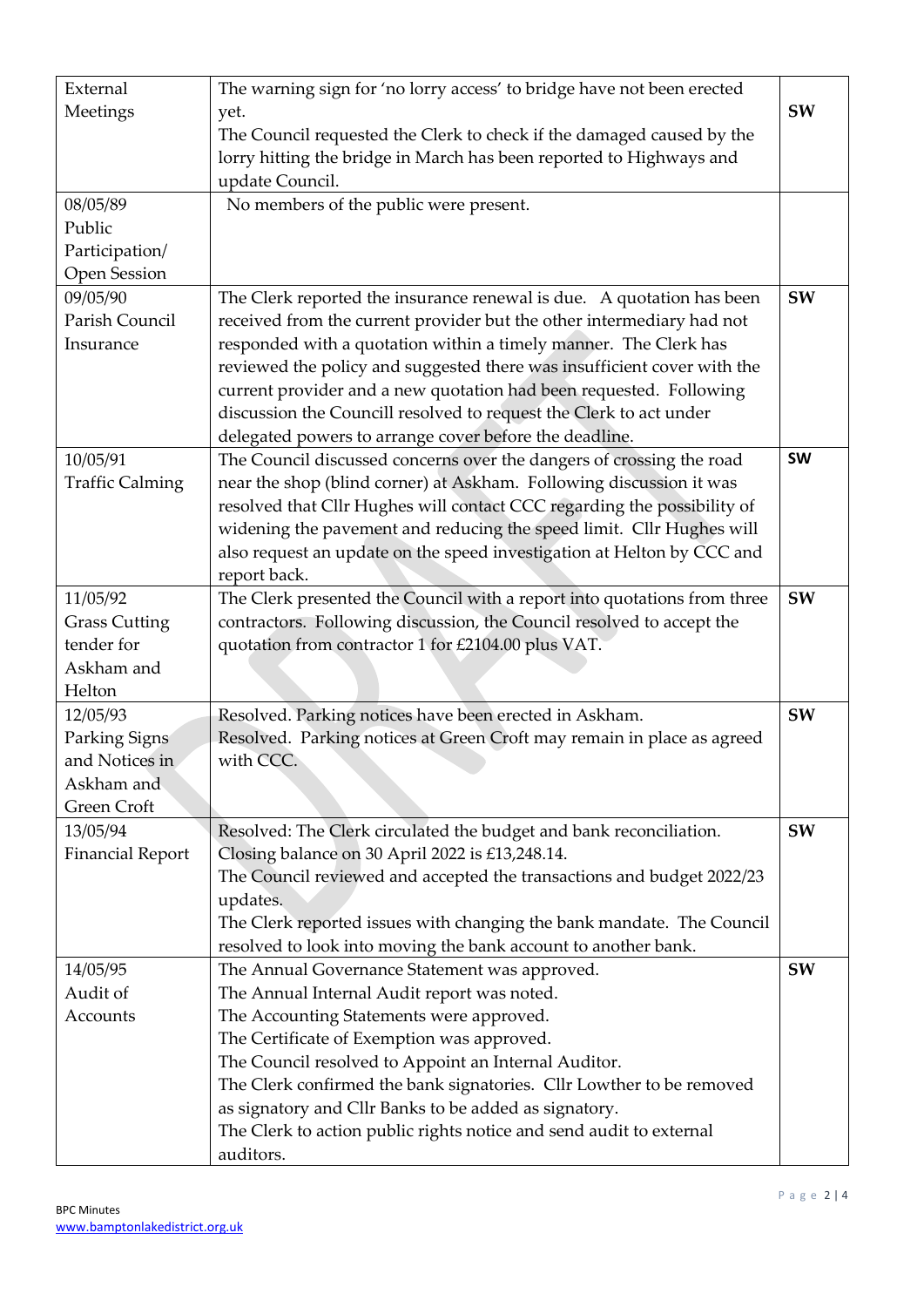| 15/05/96<br>Planning<br>Applications                          | <b>Applications:</b><br>7/2022/3061 Land North of Keld Farm, Askham CA10 2PG<br>Formation of an agricultural access track<br>Resolved: No objections<br>7/2022/3059 Green View, Helton, Penrith CA10 2QA<br>Installation of a gazebo at the bottom of the garden which<br>will measure 3.6m wide by 3m deep. It will have a pyramid<br>roof, maximum height 3.17m.<br>Resolved: No objections<br>T/2022/0076 Green View, Helton, Penrith CA10 2QA<br>Fell 1 apple, 1 pear, 1 cherry and 1 plum tree<br>Resolved: No objections<br>T/2022/0075 Park View Cottage, Helton, Penrith CA10 2QA<br>Remove 2 silver birch and 1 multi stemmed elder (Tree 1,<br>Tree 2 and Tree 3)<br>Resolved: No objections<br>Acknowledge not consult:<br>7/2022/3058 Askham Hall, Askham, Penrith CA10 2PF<br>Approval of details reserved by conditions<br>3,4,5,6,7,8,9,10,11,12,13,14, 18,19,20,21,22,23 on<br>planning permission $7/2011/3129$ (change of use for<br>Askham Hall and curtilage buildings from private<br>residence to 25 bed hotel, function venue, tearoom and<br>associated facilities)<br>Resolved: Acknowledged | SW |
|---------------------------------------------------------------|-----------------------------------------------------------------------------------------------------------------------------------------------------------------------------------------------------------------------------------------------------------------------------------------------------------------------------------------------------------------------------------------------------------------------------------------------------------------------------------------------------------------------------------------------------------------------------------------------------------------------------------------------------------------------------------------------------------------------------------------------------------------------------------------------------------------------------------------------------------------------------------------------------------------------------------------------------------------------------------------------------------------------------------------------------------------------------------------------------------------------|----|
|                                                               | <b>Decisions:</b><br>7/2022/3025 Brook House, Askham, Penrith CA10 2PG<br>Replacement of all four windows at the front of the house<br>with white painted wooden framed sash windows that will<br>have two rows of four double glazed panels. The<br>appearance of the front will change slightly but become<br>more in keeping with other buildings in Askham.<br><b>GRANTED</b>                                                                                                                                                                                                                                                                                                                                                                                                                                                                                                                                                                                                                                                                                                                                     |    |
| 16/05/97<br>Payments of<br>account                            | Resolved, the Council approved for payment:<br>Clerk's wages and expenses March and April £539.52, HP Inks<br>£6.66, Lowther Forestry £1884.00, CALC Subscription £148.64,<br>C Leece £40, Askham and District Community Centre £1500.00,<br>M Holt £83.71. Lowther Forestry £300.                                                                                                                                                                                                                                                                                                                                                                                                                                                                                                                                                                                                                                                                                                                                                                                                                                    | SW |
| 17/05/98<br>Correspondence                                    | LGR updates and CALC newsletters circulated.<br>LDNPA Election. Councillor votes have been received. The Chairman<br>and Clerk signed the Ballot. Clerk to return to Cumbria Association of<br>Local Councils (CALC).                                                                                                                                                                                                                                                                                                                                                                                                                                                                                                                                                                                                                                                                                                                                                                                                                                                                                                 |    |
| 18/05/99<br>Items for agenda<br>and dates of next<br>meetings | <b>Parish Council Meeting</b><br>Tuesday, 26th July 2022<br>Tuesday, 27th September 2022<br>Tuesday, 29th November 2022<br>All meetings held at 7pm at Askham and District Community Centre.                                                                                                                                                                                                                                                                                                                                                                                                                                                                                                                                                                                                                                                                                                                                                                                                                                                                                                                          | SW |